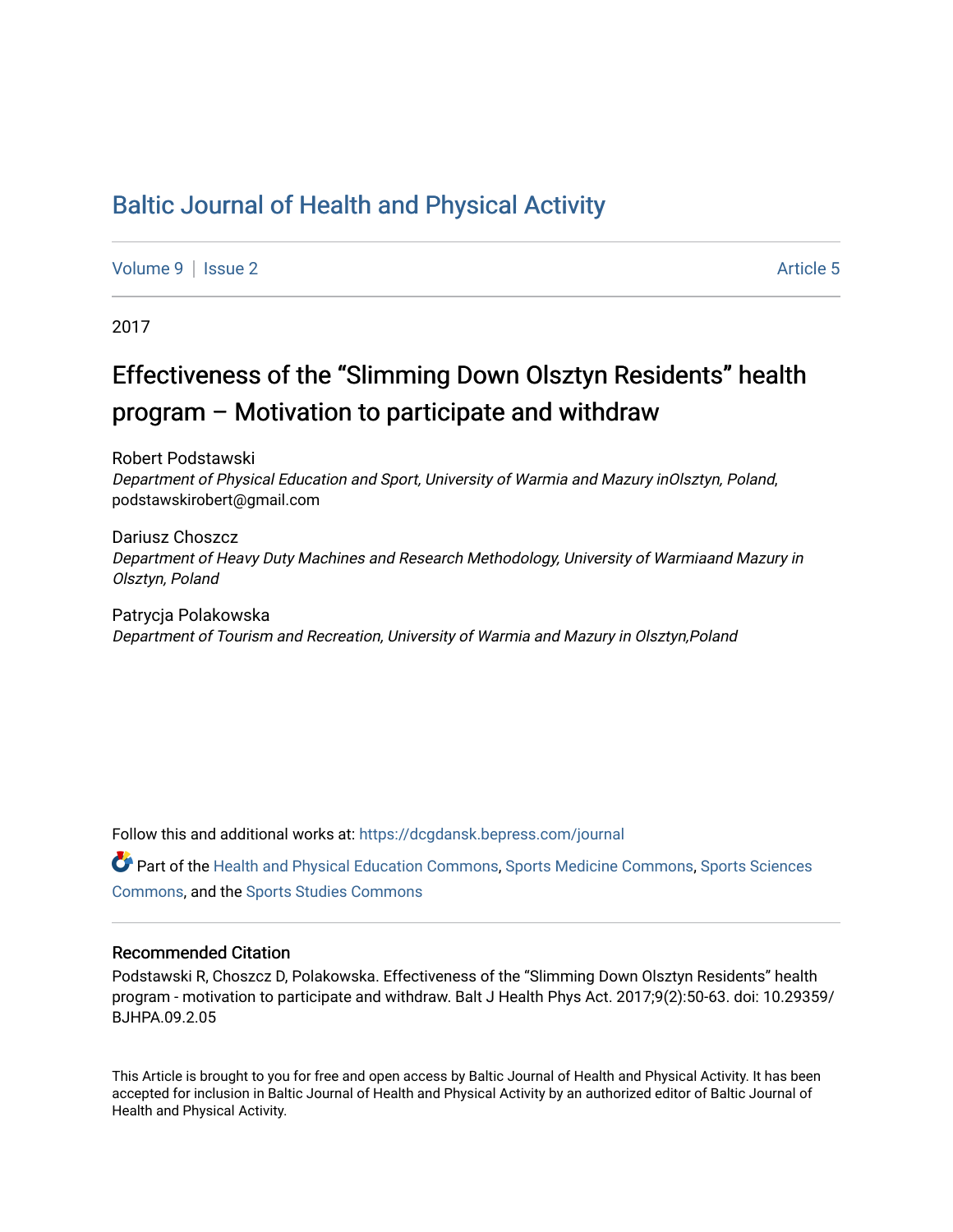## **ORIGINAL**

**Authors' Contribution: A** Study Design

- 
- **B** Data Collection
- **C** Statistical Analysis **D** Data Interpretation
- **E** Manuscript Preparation
- **F** Literature Search
- **G** Funds Collection

# **Effectiveness of the "Slimming Down Olsztyn Residents" health program – motivation to participate and withdraw**

#### Robert Podstawski<sup>1 ABDEFG</sup>, Dariusz Choszcz<sup>2 CDG</sup>, Patrycja Polakowska<sup>3 AB</sup>

- <sup>1</sup> Department of Physical Education and Sport, University of Warmia and Mazury in Olsztyn, Poland
- 2 Department of Heavy Duty Machines and Research Methodology, University of Warmia and Mazury in Olsztyn, Poland
- 3 Department of Tourism and Recreation, University of Warmia and Mazury in Olsztyn, Poland

| abstract                |                                                                                                                                                                                                                                                                                                                                                                                                                                                                                                                                                                                                                                                                                                  |
|-------------------------|--------------------------------------------------------------------------------------------------------------------------------------------------------------------------------------------------------------------------------------------------------------------------------------------------------------------------------------------------------------------------------------------------------------------------------------------------------------------------------------------------------------------------------------------------------------------------------------------------------------------------------------------------------------------------------------------------|
| <b>Background</b>       | This study aimed to determine the motivation of overweight/obese persons to participate<br>in and withdraw from a health promotion program, and to determine the program's<br>effectiveness.                                                                                                                                                                                                                                                                                                                                                                                                                                                                                                     |
| <b>Material/Methods</b> | 91 women and 89 men enrolled in the program. Their motivation was described with modified<br>EMI-2. The reasons for withdrawal were given by the participants. Body composition was<br>determined with Tanita BC 418 MA.                                                                                                                                                                                                                                                                                                                                                                                                                                                                         |
| <b>Results</b>          | Improved appearance, weight loss and health were the main reasons why overweight/<br>obese persons decided to become physically active. Approximately 56% women and 60%<br>men quit the program because they were unable to cope with the fitness regime, lost<br>interest or could not find the time. The participants who completed the program $(>600$<br>MET) significantly ( $p < 0.01$ ) reduced their BM (1.84 kg and 2.37 kg), BMI (0.70 kg/m <sup>2</sup><br>and 0.74 kg/m <sup>2</sup> ), fat percentage (1.58% and 1.81%) and fat mass (1.70 kg and 2.20 kg).<br>Significant loss of the adipose tissue and an increase in muscle mass were observed in<br>various parts of the body. |
| <b>Conclusions</b>      | The 7-month health program involving physical activities with $MET > 600$ led to a significant<br>decrease in fat mass and fat percentage and a significant increase in muscle mass.                                                                                                                                                                                                                                                                                                                                                                                                                                                                                                             |
| Key words               | overweight, obesity, physical activity program, effects, physical training, participation,<br>withdrawal                                                                                                                                                                                                                                                                                                                                                                                                                                                                                                                                                                                         |

#### **article details Article statistics Word count:** 5,609; **Tables:** 5; **Figures:** 0; **References:** 57 **Received:** February 2016; **Accepted:** April 2016; **Published:** June 2017 **Full-text PDF:** http://www.balticsportscience.com **Copyright ©** Gdansk University of Physical Education and Sport, Poland **Indexation:** AGRO, Celdes, CNKI Scholar (China National Knowledge Infrastructure), CNPIEC, De Gruyter - IBR (International Bibliography of Reviews of Scholarly Literature in the Humanities and Social Sciences), De Gruyter - IBZ (International Bibliography of Periodical Literature in the Humanities and Social Sciences), DOAJ, EBSCO - Central & Eastern European Academic Source, EBSCO - SPORTDiscus, EBSCO Discovery Service, Google Scholar, Index Copernicus, J-Gate, Naviga (Softweco, Primo Central (ExLibris), ProQuest - Family Health, ProQuest - Health & Medical Complete, ProQuest - Illustrata: Health Sciences, ProQuest - Nursing & Allied Health Source, Summon (Serials Solutions/ProQuest, TDOne (TDNet), Ulrich's Periodicals Directory/ulrichsweb, WorldCat (OCLC) **Funding:** This research received no specific grant from any funding agency in the public, commercial, or not-for-profit sectors. **Conflict of interest:** Authors have declared that no competing interest exists. **Corresponding author:** Dr Robert Podstawski, Department of Physical Education and Sport, University of Warmia and Mazury in Olsztyn, Prawocheńskiego 7, 10-720 Olsztyn, phone +48(89) 523-33-08, mobile: +48 601 65 25 27, e-mail: podstawskirobert@gmail.com  **Open Access License:** This is an open access article distributed under the terms of the Creative Commons Attribution-Non-commercial 4.0 International (http://creativecommons.org/licenses/by-nc/4.0/), which permits use, distribution, and reproduction in any medium, provided the original work is properly cited, the use is non-commercial and is otherwise in compliance with the license.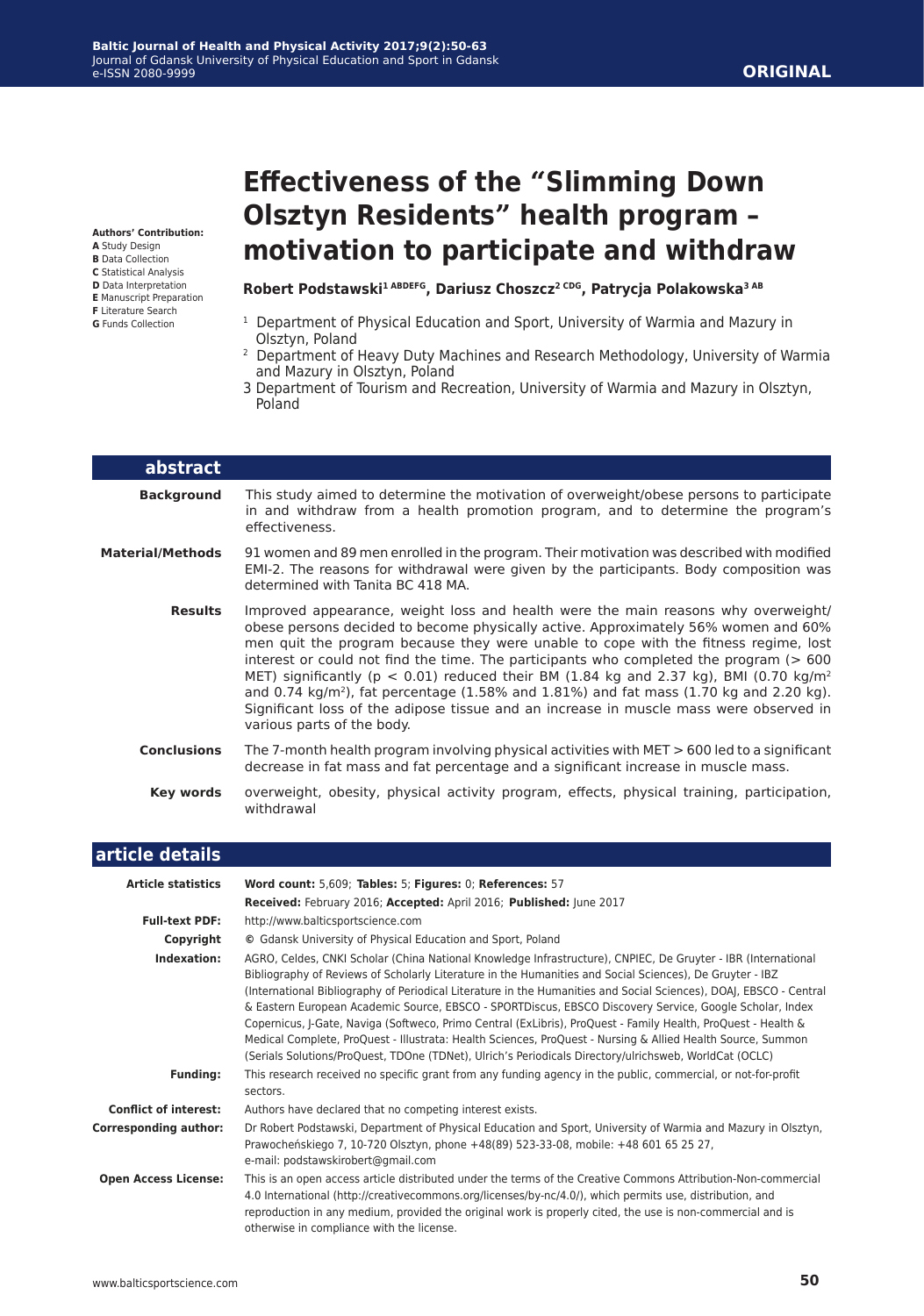# **introduction**

The most common health ailments associated with a sedentary lifestyle include cardiovascular diseases, hypertension, osteoporosis, type 2 diabetes mellitus, mental health problems, spinal deformities, flat feet, certain types of cancer and even shorter life expectancy [1, 2, 3]. Those conditions, known as lifestyle diseases, are mainly associated with a sedentary lifestyle and an unhealthy diet [4], and they are often diagnosed in overweight and obese individuals [5]. In the United States, obesity has reached epidemic proportions in all age and ethnic groups [6]. A sedentary lifestyle is also a major independent risk factor for coronary artery disease [7], which is the most common cause of death in the world. Similar trends are observed in Poland. According to the World Health Organization Report of 2008, 58.6% of Poles older than 20 (62.8% of men and 54.7% of women) were overweight and 25.3% (23.8% of men and 26.7% of women) were obese [8]. According to the WHO estimates, 23% of men and 17% of women will be obese by 2020, and this percentage will increase to 28% and 18%, respectively, by 2030. A report developed by the Target Group Index (TGI) and the Millward Brown Research Institute indicates that every other Pole was overweight or obese in the second half of 2015. Overweight and obese Poles accounted for 49.55% of the general population (36.94% were overweight and 12.61% were obese). Obesity and overweight were highest in the Świętokrzyskie Region (54.77%), whereas their incidence in the Region of Warmia and Mazury was determined at 45.87% [9].

Campaigns promoting a healthy lifestyle enable participants to exercise greater control over their health and create various opportunities for health improvement. One of the main goals of public health policy should be to promote higher levels of physical activity through various remedy measures, including health and fitness promotion programs. Various health programs are implemented at the global [10], national [11] and local level [12] to promote a more active lifestyle.

Campaigns promoting a healthy lifestyle and fitness programs are becoming increasingly specialized, which has led to the development of various categories and types of exercise. There is a wide range of fitness programs targeting people from different age groups, beginning from preschool children and grade school students [13], through secondary school [14] and university students [15], to adults and seniors [16]. Many programs involve personal training in aerobic and anaerobic workouts [17], interval training [18], training adapted to the specific needs of male and female subjects [19] as well as mentally and physically handicapped participants [20]. Aquatic fitness programs [21], yoga [22] and exercise routines involving pets, such as dogs [23], are also highly popular. Such a wide variety of fitness programs should contribute to an improvement in the awareness, lifestyle choices and, consequently, the health of contemporary consumers. Meanwhile, the effectiveness of physical activity programs is very low despite the involvement of many people and high costs. In fact, the number of people with a sedentary lifestyle continues to grow [24]. A reluctance to become physically active is observed already in young adolescents [25].

The aim of this study was to evaluate the effectiveness of the "Slimming Down Olsztyn Residents" program in promoting a healthy and physically active lifestyle among the inhabitants of the city of Olsztyn, Poland. To achieve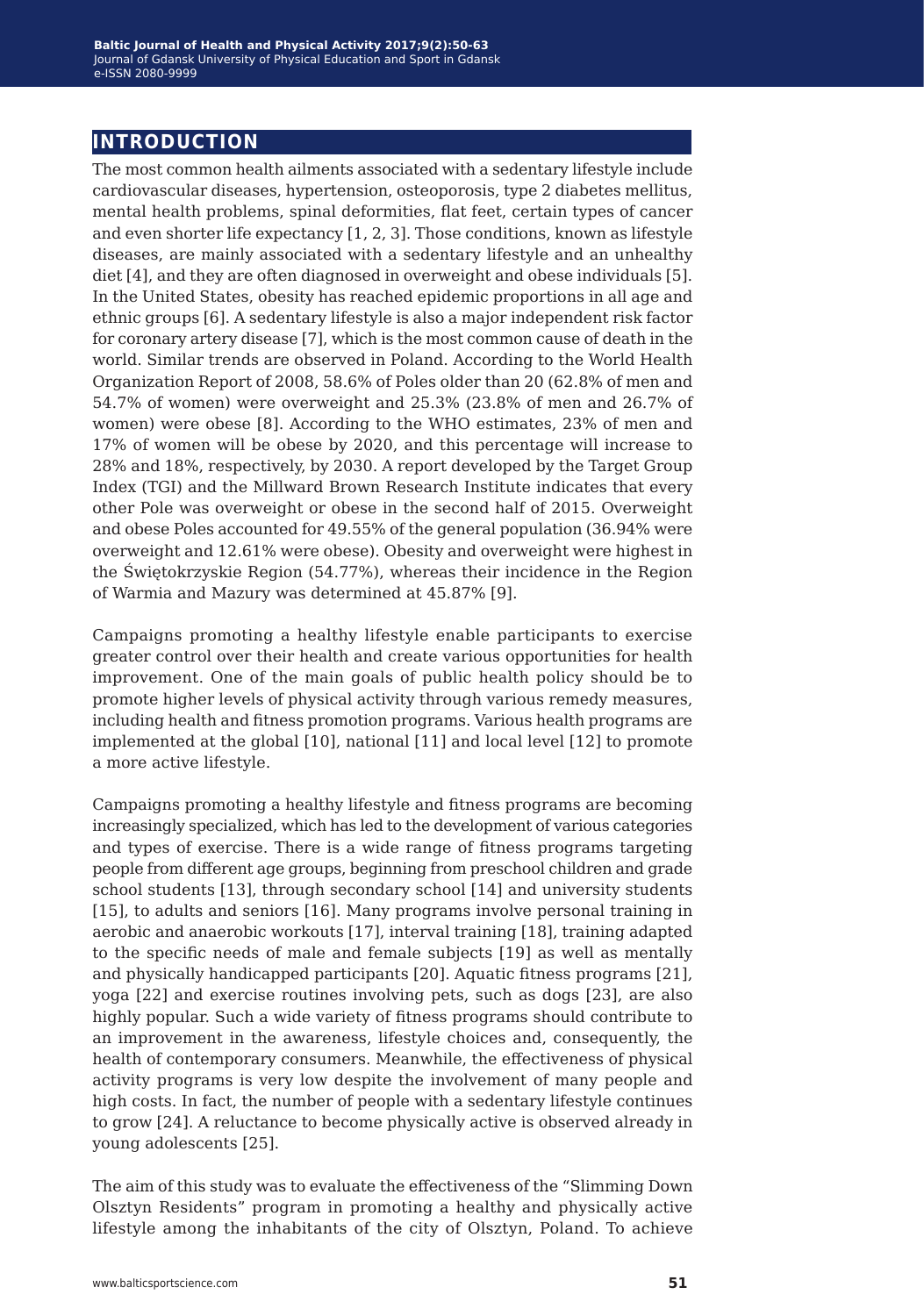the main research objective, the authors attempted to answer the following questions:

- 1. What is the main motivation of overweight and obese people to become physically active?
- 2. At what stage of the program and why do overweight and obese people give up physical activity?
- 3. Do physical activity programs contribute to significant changes in body composition?

# **materials and methods**

### **participants**

The "Slimming Down Olsztyn Residents" program was carried out in the Body Perfect Fitness Wellness & SPA club in Olsztyn between 9 March 2015 and 24 October 2015. A total of 91 overweight and obese women and 89 overweight and obese men, residents of Olsztyn, Poland, volunteered for the program. The participants' mean age was 36.78 years for women and 35.78 years for men. The largest number of the participants were aged 20 to 40 years (women – 36.2%, men – 35.1%); there were far fewer participants from the 41–60 age group (13.36% and 11.68%, respectively), and very few participants were older than 60 years (3.66%). The participants were selected from among volunteers who: did not take any medication or nutritional supplements, were in good health, had no history of blood diseases or diseases affecting biochemical and biomechanical factors, and did not participate in any PA programs other than the "Slimming Down Olsztyn Residents" program. Only overweight or obese persons with physical activity levels < 600 MET were enrolled in the program.

#### **description of the "slimming down olsztyn residents" program**

The "Slimming Down Olsztyn Residents" program was addressed to overweight and obese people with a sedentary lifestyle. As part of this comprehensive health program, the participants were encouraged to achieve their personal goals by following a nutritious and balanced diet and becoming involved in physical activities under the supervision of diet and fitness experts. The subjects were allowed to choose from a wide range of physical activities based on their preferences, motor skills and fitness levels. They could train at the club between 7 a.m. and 10 p.m. on week days and between 9 a.m. and 9 p.m. at weekends and on holidays. During the program, all participants received support from body building, functional fitness, aerobics, Callanetics, spinning, Zumba and kettlebell trainers in the Body Perfect Fitness Wellness & SPA club. The participants were provided with individual exercise plans that accounted for their needs and personal goals, with the aim of increasing their physical activity levels to  $> 600$  MET. Due to their low physical activity levels, the participants were asked to try all types of activities offered by the club and participate in at least 3 training sessions. The trial period lasted two months. After that period, the participants were able to choose the preferred types of activity (at least three) which had to include aerobic, strength, flexibility and coordination (rhythm and balance) exercises. High intensity interval training (spinning, CrossFit) was offered mostly to younger persons in later stages of the program due to the participants' limited training experience, low motor skills and lack of familiarity with the proper technique for using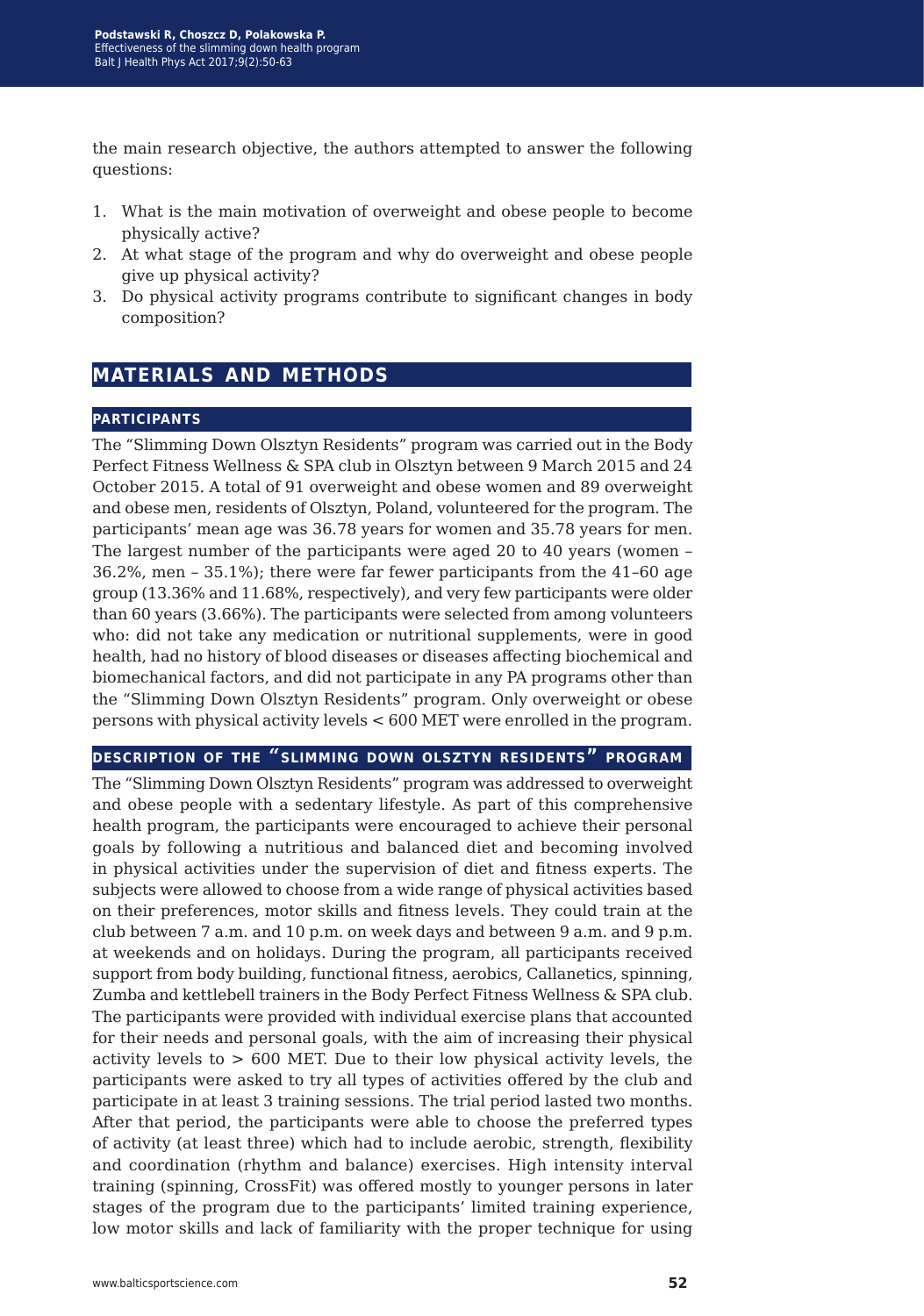exercise equipment. Diet and fitness experts (scientists from the University of Warmia and Mazury in Olsztyn) gave 10 lectures about physical activity and healthy nutrition to motivate the participants to reach their personal goals. The participants' eating habits were not modified during the program, and it was up to the respondents whether they incorporated healthy eating principles into their diets. Nutritional guidance was provided only in the form of lectures with the aim of encouraging the participants to adopt a healthy diet. The lectures were not obligatory and were open to all participants wishing to improve their eating habits. The first consultation with a dietician involved a dietary questionnaire, and the participants were asked to complete a threeday food journal. They were provided with nutritional recommendations and suggestions, including the qualitative composition and the number of meals, eating before and after exercise, as well as dietary guidelines for the entire 7-month program. The main focus of the study was on physical activity in order not to introduce additional variables that could significantly influence the results of statistical analyses (by examining the effect of physical exercise rather than diet). All participants attended free personal meetings with a dietician once a week. They were also able to consult a physician every two weeks in the club. Counselling sessions were held once a month, but the participants could contact the counsellor by phone in urgent situations. The counsellor motivated the participants to exercise regularly during the program. The participants also received additional support from fitness instructors and the club's personnel.

#### **ethical approval**

The research was carried out upon the prior consent of the Ethical Committee of the University of Warmia and Mazury in Olsztyn (UWM), Poland (Decision No. 39/2011). The study was performed on volunteers who signed an informed consent statement.

#### **measurements of physical activity levels**

The physical activity levels of all participants were evaluated before enrollment with the use of the Polish version of the International Physical Activity Questionnaire [26]. The participants declared the number of minutes dedicated to PA (minimum 10 minutes) during an average week preceding the study. The energy expenditure associated with weekly PA levels was expressed in terms of Metabolic Equivalent of Task (MET) units. The MET is the ratio of the work metabolic rate to the resting metabolic rate, and 1 MET denotes the amount of oxygen consumed in 1 minute, which is estimated at 3.5 mL/kg/min. Based on the frequency, intensity and duration of PA declared by the surveyed participants, the respondents were classified into groups characterized by low  $(L < 600$  METs-min/week), moderate  $(M < 1,500$  METs-min/week) and high  $(H)$ ≥ 1,500 METs-min/week) levels of activity. Only participants with low levels of PA, a sedentary lifestyle and energy expenditure of up to 600 METs per week were chosen for the study. An analysis of physical activity levels based on the IPAQ revealed that none of the participants was sufficiently active. IPAQ results were used only to select a homogenous sample of women and men with similarly low activity levels who would form a homogeneous group of respondents. The results are not presented in this study.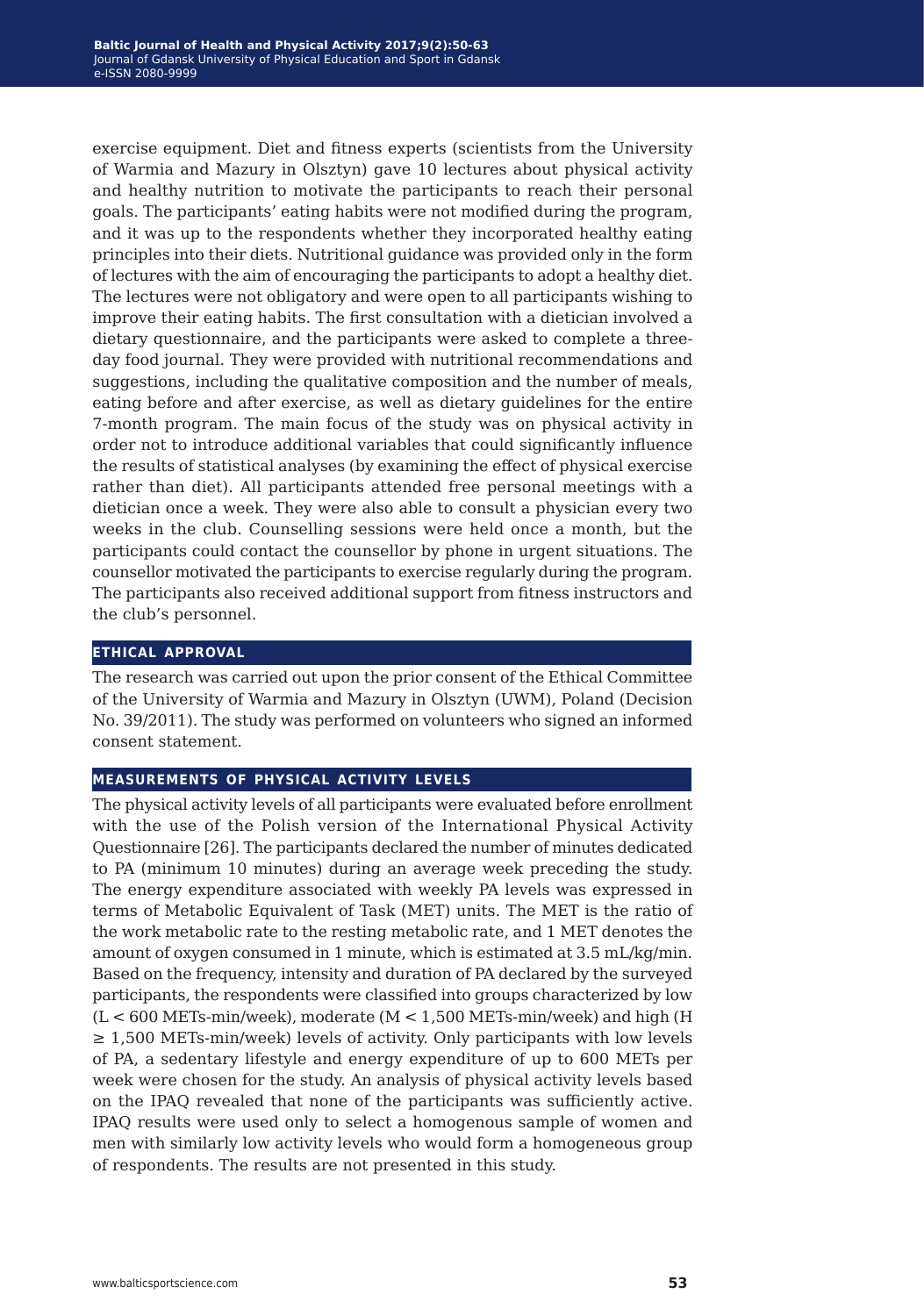#### **determination of motivation for physical activity**

Fourteen subscales of the modified Exercise Motivation Inventory (EMI-2) were used to determine the participants' motivation to undertake physical activity. In this study, only the 14 subscales of the EMI-2 version for physical activity were used because none of the participants was willing to become involved in sports [27]. The respondents were asked to indicate a single most important factor that most motivated them to participate in the health program. Only one factor was chosen because the main objective of this study was to determine the respondents' reasons for withdrawing from, rather than participating in the program, as well as its outcomes. Respondents who dropped out were asked to indicate in the enrollment chart the reasons for quitting, on a 5-point scale, and the withdrawal date. They were also encouraged to provide their own reasons for giving up the program.

#### **anthropometric measurements**

Body composition was measured with the Tanita BC 418 MA bioelectric impedance analyzer (Tanita Corporation, Japan). The BIA method involves quick and simple measurements, and the results are similar to those produced by anthropometric measurements. For this reason, BIA results are generally regarded to be reliable [28]. The following measurements were performed: BH [cm] – body height in centimeters, BM [kg] – body mass in kilograms, BMI  $[kg/m^2]$  – body mass index, BF  $[\%]$  – body fat percentage, FM  $[kg]$  – fat mass in kilograms, and PMM – predicted muscle mass [kg]. The last three indicators were calculated separately for lower and upper limbs (right and left) and the torso. All measurements were performed twice: before the program and after the program. Body composition before and after the program was measured in similar conditions (air temperature and humidity), before noon, at the club laboratory. The participants were examined in the same order (excluding persons who quit). The subjects were told to drink at least 1 liter of water on the day before the measurements and 0.5 liter of water 2 hours before the measurements. As of that moment, the participants did not consume any foods or fluids until the examination.

#### **statistical analysis**

The results were analyzed statistically in the Statistica PL v.10 program [29] using basic and nonparametric statistics modules and the Wilcoxon signedrank test. All calculations were performed at a significance level of  $\alpha = 0.05$ . The following research hypothesis was tested: significant changes in body mass, BMI, fat mass, body fat percentage and PMM on upper limbs, lower limbs and the torso are observed in participants who complete a health program. The Kruskal–Wallis test by ranks, the non-parametric equivalent of one-way ANOVA, was used to describe the participants' reasons for quitting the program.

# **results**

The motivations of participants for enrolling in the health program are presented in Table 1. The reasons for withdrawing from the program and the month of resignation are shown in Table 2. Changes in body composition resulting from the fitness regimen during the program are presented in Tables 3 and 4.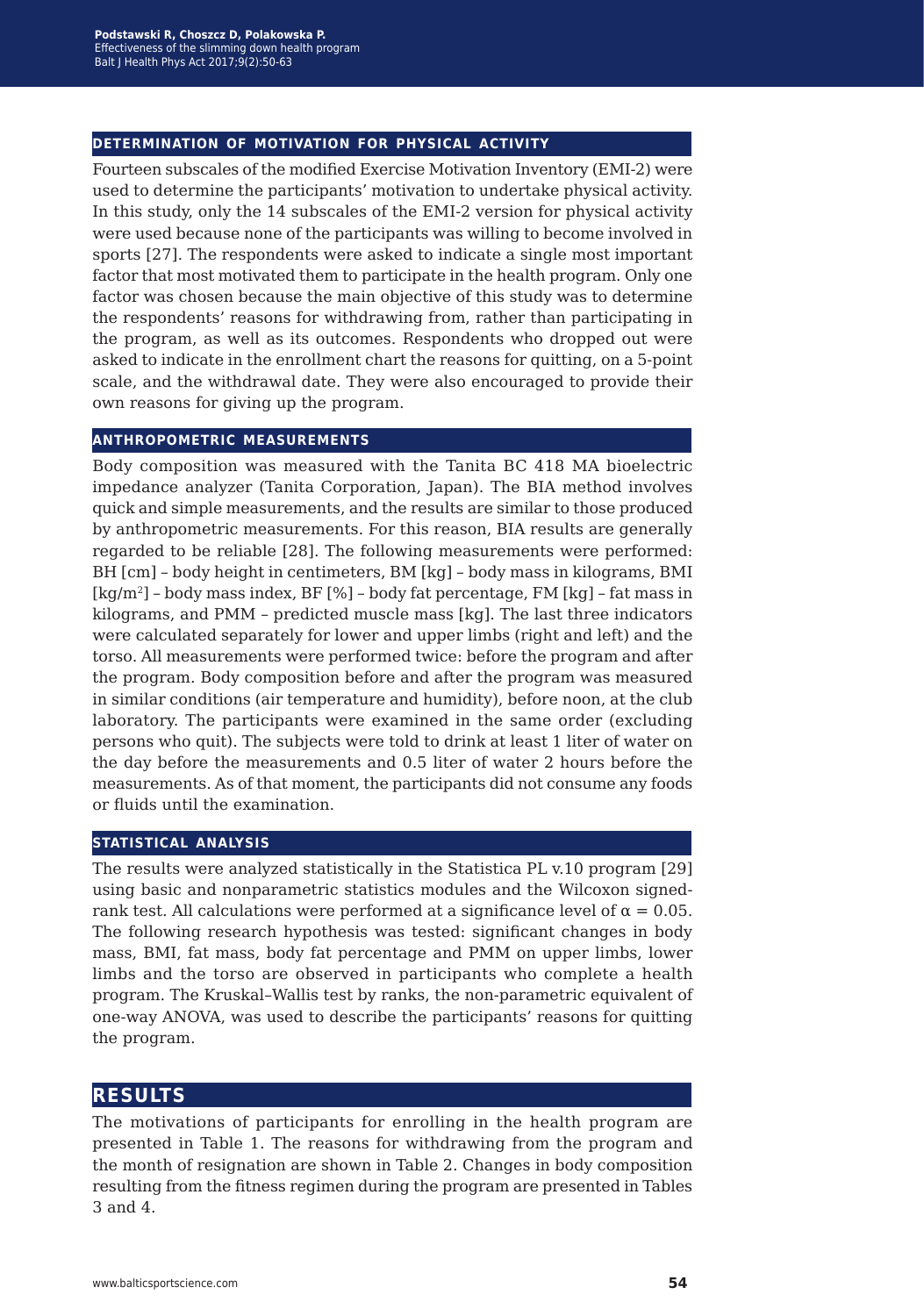The highest number of women enrolled in the program to improve their appearance, lose weight and for health reasons (39.6%, 28.6% and 15.4%, respectively). Similar results were noted among men who were most likely to focus on weight management, followed by appearance and health maintenance (28.1%, 20.2%, and 12.4%, respectively). The number of females with the above motivation for exercise was significantly higher than the proportion of women who selected other answers. "Appearance" (B) and "Weight management" (N) were chosen significantly more often than "Health pressure" (F) by female respondents. Male participants were significantly more likely to select "Appearance" (B) and "Weight management" (N) than other categories, excluding "Health pressure" (F). Weight management" (N) was chosen more frequently than items A, E, G, H, J and M (Table 1).

|                            |    | Participation in physical activity (exercise) |          |      |  |  |  |
|----------------------------|----|-----------------------------------------------|----------|------|--|--|--|
| Subscale                   |    | Women (91)                                    | Men (89) |      |  |  |  |
|                            | N  | %                                             | N        | %    |  |  |  |
| A - Affiliation            | 2  | 2.2                                           |          | 2.2  |  |  |  |
| B - Appearance             | 36 | 39.6                                          | 18       | 20.2 |  |  |  |
| C - Challenge              | 0  |                                               | 4        | 4.5  |  |  |  |
| D - Competition            | 0  |                                               | 4        | 4.5  |  |  |  |
| E - Enjoyment              | 4  | 4.4                                           | 2        | 2.2  |  |  |  |
| F - Health pressure        | 14 | 15.4                                          | 11       | 12.4 |  |  |  |
| G - III-health avoidance   | 0  | 0                                             | 0        | 0    |  |  |  |
| H - Nimbleness             | 0  | 0                                             | 0        | 0    |  |  |  |
| I - Positive health        | 3  | 3.3                                           | 4        | 4.5  |  |  |  |
| - Revitalization           | 2  | 2.2                                           | 3        | 3.4  |  |  |  |
| K - Social recognition     |    | 1.1                                           | 6        | 6.7  |  |  |  |
| L - Strength and endurance | 0  | 0                                             |          | 7.9  |  |  |  |
| M - Stress management      | 3  | 3.3                                           | 3        | 3.4  |  |  |  |
| N - Weight management      | 26 | 28.6                                          | 25       | 28.1 |  |  |  |
|                            |    |                                               |          |      |  |  |  |

Total 91 100 89 100

Table 1. Motivation for participating in the health program

Note: The participants were asked to choose only one reason for enrolling in the program.

B, N > F<br>B, N, F > A, C, D, E, G, H, I, J, K, L, M

A total of 51 women (56.04% of the female population) and 54 men (60.67% of the male population) dropped out of the program before its completion. The highest number of participants (47.1% women and 59.6% men) quit already in the second month, whereas 39.2% women and 24.1% men resigned in the third month of the program. A similar number of respondents withdrew 4 months into the program (9.8% women and 9.3% men) and the fewest number of participants decided to resign in the fifth month (3.9% women an 7.4% men). The results were processed statistically to reveal that most women quit the program for the following reasons: "Unable to cope" (A), "Don't feel like it" (B) and "Don't have the time" (C). Those reasons (A, B, C) were cited significantly more often than other factors (E, F, G, H, I). The remaining reasons were: "Got bored" (D), which was selected significantly more often than (G, H, I), and "Out of my comfort zone" (F), which was a more common reason for quitting than "Prefer other forms of exercise" (G), the least selected option. In the group of male participants, the main reasons for withdrawing from the program were: "Unable to cope" (A), "Don't feel like it" (B) and "Got bored" (D), which were selected significantly more often that the remaining categories (C, E, F, G, H, I). They were followed by "Don't enjoy it" (E), which was cited significantly more often than "Don't have the time" (C). Reasons F, G, H and I were somewhat less frequently chosen. Male participants were least likely to drop out due to reason (C): "Don't have the time" (Table 2).

N > F B, N >A, C, D, E, G, H, I, J, K, L, M  $F > A$ , E, G, H, J, M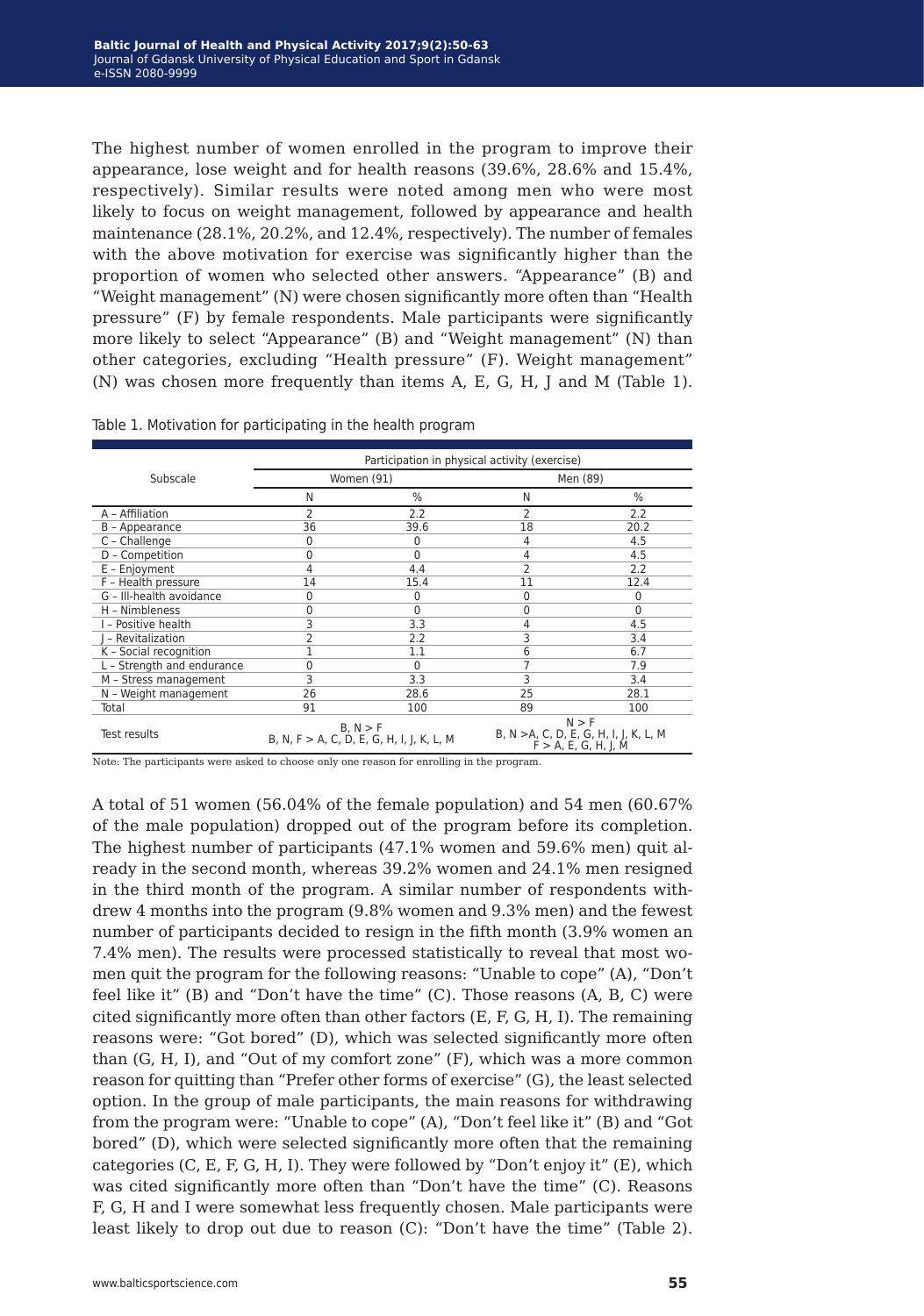The body composition of participants who completed the program is presented in Table 3. Changes in body composition, measured separately on upper limbs, lower limbs and the torso, are shown in Tables 4 and 5.

The women and men who completed the program were characterized by a significant ( $p < 0.0000$ ) decrease in BM (by 1.84 kg and 2.37 kg, respectively) and BMI (by 0.70 kg/m2 and 0.74 kg/m2, respectively). Despite the above, the BMI values of both female and male participants were still in the overweight range after the program. In general, body fat percentage (BF) decreased significantly  $(p < 0.0000)$  by 1.58% in women and 1.81% in men. Fat mass (FM) decreased significantly ( $p < 0.0000$ ) by 1.70 kg in women and 2.20 kg in men (Table 3). In women, fat percentage on lower limbs decreased significantly ( $p < 0.0000$ ) by 0.85% on RL and 0.91% on LL. In men, a significant ( $p < 0.0000$ ) reduction in fat percentage was noted on RL at 1.88% and LL at 2.09%. Fat mass was also significantly reduced (women: 0.73 kg on RL and 0.63 kg on LL; men:  $0.41$  kg on RL and LL each), whereas a significant ( $p < 0.0000$ ) increase was observed in the predicted muscle mass (women: 0.35 kg on RL and 0.32 kg on LL; men: 0.42 kg on RL and 0.34 kg on LL) (Table 4).

A significant decrease ( $p < 0.0000$ ) in fat mass and body fat percentage was also observed on upper limbs in both male and female participants. RA and LA measurements revealed a decrease in all parameters, including body fat percentage (RA: by 1.23% in women and 1.15% in men; LA: by 1.10% in women and 1.20% in men) and fat mass (RA: by 0.30 kg in women and 0.11 kg in men; LA: by 0.26 kg in women and 1.14 kg in men). PMM values increased significantly (p > 0.0000) in both female and male respondents (RA: by 0.31 kg in women and 0.22 kg in men; LA – by 0.29 kg in women and 0.18 kg in men). Measurements performed on the torso revealed a decrease in the values of BF [%] and FM [kg] at 1.34% and 0.71 kg in women, and 1.45% and 0.97 kg in men, respectively. Women improved their PMM scores by 0.67 kg, and men – by 0.37 kg (Table 5).

| Month of withdrawal                  | Women                                                |      | Men                                    |      |
|--------------------------------------|------------------------------------------------------|------|----------------------------------------|------|
|                                      | Ν                                                    | %    | N                                      | %    |
| 2                                    | 24                                                   | 47.1 | 32                                     | 59.6 |
| 3                                    | 20                                                   | 39.2 | 13                                     | 24.1 |
| 4                                    | 5                                                    | 9.8  | 5                                      | 9.3  |
| 5                                    | $\overline{2}$                                       | 3.9  | 4                                      | 7.4  |
| Total                                | 51                                                   | 100  | 54                                     | 100  |
| Reasons for withdrawal               | Mean rank                                            | Mean | Mean rank                              | Mean |
| A - «Unable to cope»                 | 318.83                                               | 3.04 | 378.93                                 | 3.70 |
| B - «Don't feel like it»             | 317.51                                               | 3.02 | 333.33                                 | 3.11 |
| C - "Don't have the time"            | 312.57                                               | 3.00 | 155.83                                 | 1.22 |
| $D - \kappa$ Got bored»              | 261.92                                               | 2.43 | 336.55                                 | 3.15 |
| $E - \infty$ Don't enjoy it»         | 185.60                                               | 1.73 | 249.19                                 | 2.13 |
| F - «Out of my comfort zone»         | 219.31                                               | 2.06 | 187.37                                 | 1.48 |
| G - «Prefer other forms of exercise» | 118.78                                               | 1.06 | 195.09                                 | 1.63 |
| $H - \kappa$ Not what I expected»    | 144.02                                               | 1.33 | 187.29                                 | 1.50 |
| - «Feel pain during exercise»        | 191.45                                               | 1.78 | 167.91                                 | 1.30 |
| Test results                         | A, B, $C > E$ , F, G, H, I<br>$D > G$ , H, I F $> G$ |      | A, B, $D > C$ , E, F, G, H, I<br>E > C |      |

Table 2. Reasons for quitting and month of withdrawal from the program

Note: The participants were asked to grade their reasons for quitting on a 5-point scale.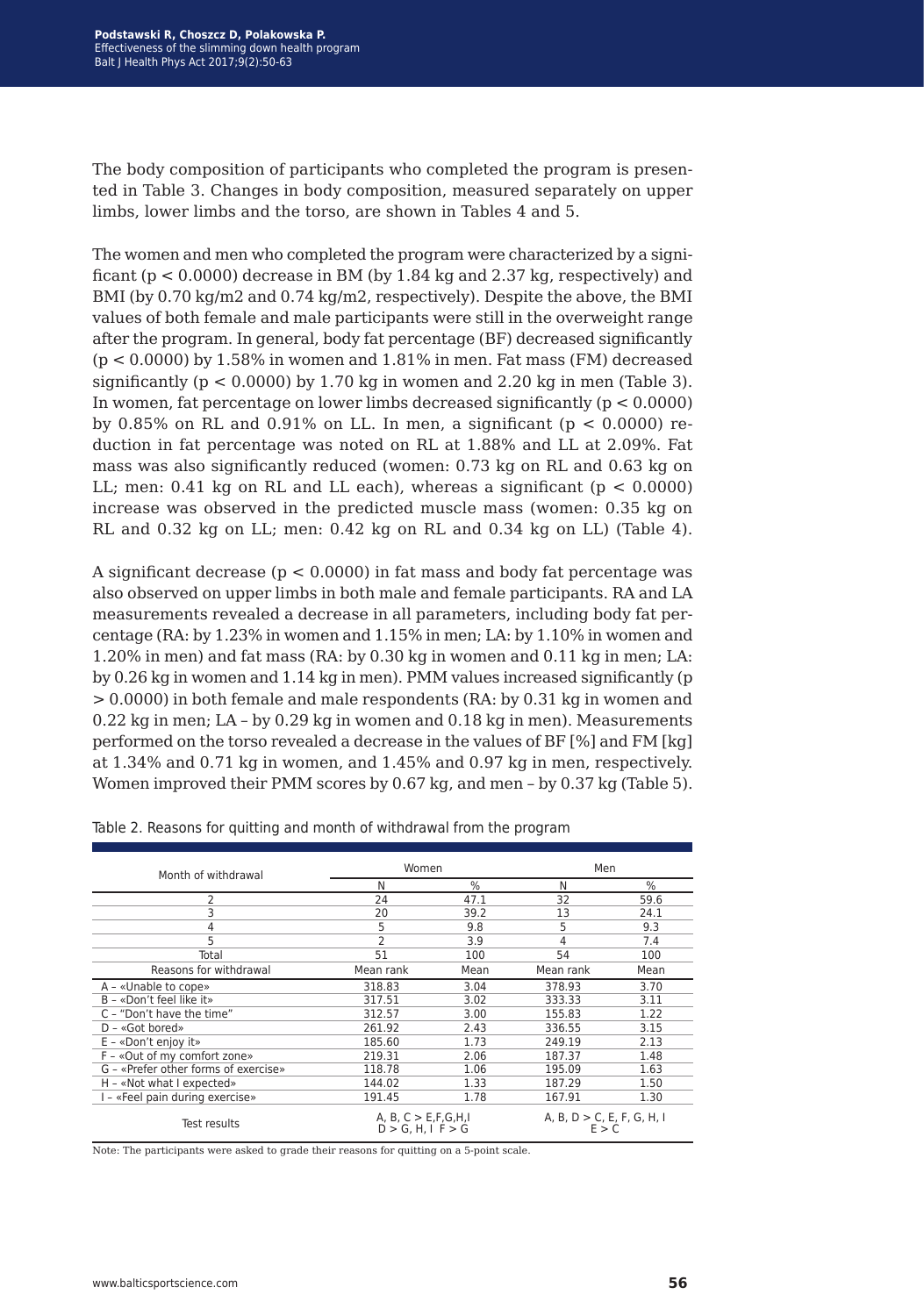Table 3. Changes in body mass, BMI, fat mass and body fat percentage in participants who completed the health program

| Parameters                                          |                                          | Women $N = 40$ |       | Men $N = 35$ |           |
|-----------------------------------------------------|------------------------------------------|----------------|-------|--------------|-----------|
|                                                     |                                          | $\bar{x}$      | SD    | $\bar{x}$    | <b>SD</b> |
| Age [years]                                         |                                          | 37.23          | 13.34 | 36.29        | 13.18     |
| Body height (BH) [cm]                               |                                          | 162.4          | 4.23  | 179.4        | 3.67      |
| Body mass (BM) before the program [kg]              |                                          | 73.13          | 1.70  | 94.72        | 2.87      |
| Body mass (BM) after the program [kg]               |                                          | 71.29          | 1.59  | 92.35        | 2.63      |
| Change [kg]                                         |                                          | 1.84           | 0.21  | 2.37         | 0.24      |
| Test result                                         |                                          | p < 0.0000     |       | p < 0.0000   |           |
| BMI before the program [kg/m <sup>2</sup> ]         |                                          | 27.82          | 1.87  | 29.45        | 0.39      |
| BMI after the program $\lceil \text{kg/m}^2 \rceil$ |                                          | 27.12          | 1.80  | 28.71        | 0.49      |
| Change [kg/m <sup>2</sup> ]                         |                                          | 0.70           | 0.07  | 0.74         | 0.10      |
| Test result                                         |                                          | p < 0.0000     |       | p < 0.0000   |           |
|                                                     | Body fat (BF) before the<br>program [%]  | 34.18          | 2.25  | 22.06        | 0.54      |
|                                                     | Body fat (BF) after the<br>program [%]   | 32.60          | 1.94  | 20.25        | 0.72      |
|                                                     | Change [%]                               | 1.58           | 0.31  | 1.81         | 0.18      |
| Whole body                                          | Test result                              | p < 0.0000     |       | p < 0.0000   |           |
|                                                     | Fat mass (FM) before the<br>program [kg] | 22.58          | 1.94  | 22.10        | 0.66      |
|                                                     | Fat mass (FM) after the<br>program [kg]  | 24.28          | 1.42  | 19.90        | 0.72      |
|                                                     | Change [kg]                              | 1.70           | 0.52  | 2.20         | 0.06      |
|                                                     | Test result                              | p < 0.0000     |       | p < 0.0000   |           |

Note:  $\bar{x}$  – arithmetic mean, SD – standard deviation, (p) – probability of exceeding the calculated chi-square value

Table 4. Changes in the body composition of participants who completed the program, measured on lower limbs

| Parameters         |                            | Women N=40 |            | Men $N = 35$ |           |  |
|--------------------|----------------------------|------------|------------|--------------|-----------|--|
|                    |                            | $\bar{x}$  | <b>SD</b>  | $\bar{x}$    | <b>SD</b> |  |
|                    | BF before the program[%]   | 36.92      | 1.27       | 20.33        | 0.35      |  |
|                    | BF after the program [%]   | 36.07      | 1.10       | 18.44        | 0.45      |  |
|                    | Change [%]                 | 0.85       | 0.17       | 1.89         | $-0.10$   |  |
|                    | Test result                | p < 0.0000 |            | p < 0.0000   |           |  |
|                    | FM before the program [kg] | 6.20       | 0.65       | 3.25         | 0.38      |  |
| Right              | FM after the program [kg]  | 5.47       | 0.64       | 2.84         | 0.40      |  |
| Leg(RL)            | Change [kg]                | 0.73       | 0.01       | 0.41         | $-0.02$   |  |
|                    | Test result                |            | p < 0.0000 | p < 0.0000   |           |  |
|                    | PMM before the program     | 6.71       | 0.68       | 11.63        | 0.60      |  |
|                    | PMM after the program [kg] | 7.06       | 0.58       | 12.05        | 0.41      |  |
|                    | Change [kg]                | 0.35       | 0.10       | 0.42         | 0.19      |  |
|                    | Test result                | p < 0.0000 |            | p < 0.0000   |           |  |
|                    | BF before the program [%]  | 36.89      | 1.32       | 20.48        | 0.45      |  |
|                    | BF after the program [%]   | 35.98      | 1.27       | 18.39        | 0.61      |  |
|                    | Change [%]                 | 0.91       | 0.05       | 2.09         | $-0.16$   |  |
|                    | Test result                | p < 0.0000 |            | p < 0.0000   |           |  |
| Left<br>$Leg$ (LL) | FM before the program [kg] | 6.09       | 0.77       | 3.31         | 0.40      |  |
|                    | FM after the program [kg]  | 5.46       | 0.66       | 2.90         | 0.35      |  |
|                    | Change [kg]                | 0.63       | 0.11       | 0.41         | 0.05      |  |
|                    | Test result                | p < 0.0000 |            | p < 0.0000   |           |  |
|                    | PMM before the program     | 6.66       | 0.64       | 11.55        | 0.47      |  |
|                    | PMM after the program [kg] | 6.98       | 0.55       | 11.89        | 0.40      |  |
|                    | Change [kg]                | 0.32       | 0.09       | 0.34         | 0.07      |  |
|                    | Test result                | p < 0.0000 |            | p < 0.0000   |           |  |

Note: x̄ – arithmetic mean, SD – standard deviation, (p) – probability of exceeding the calculated chi-square value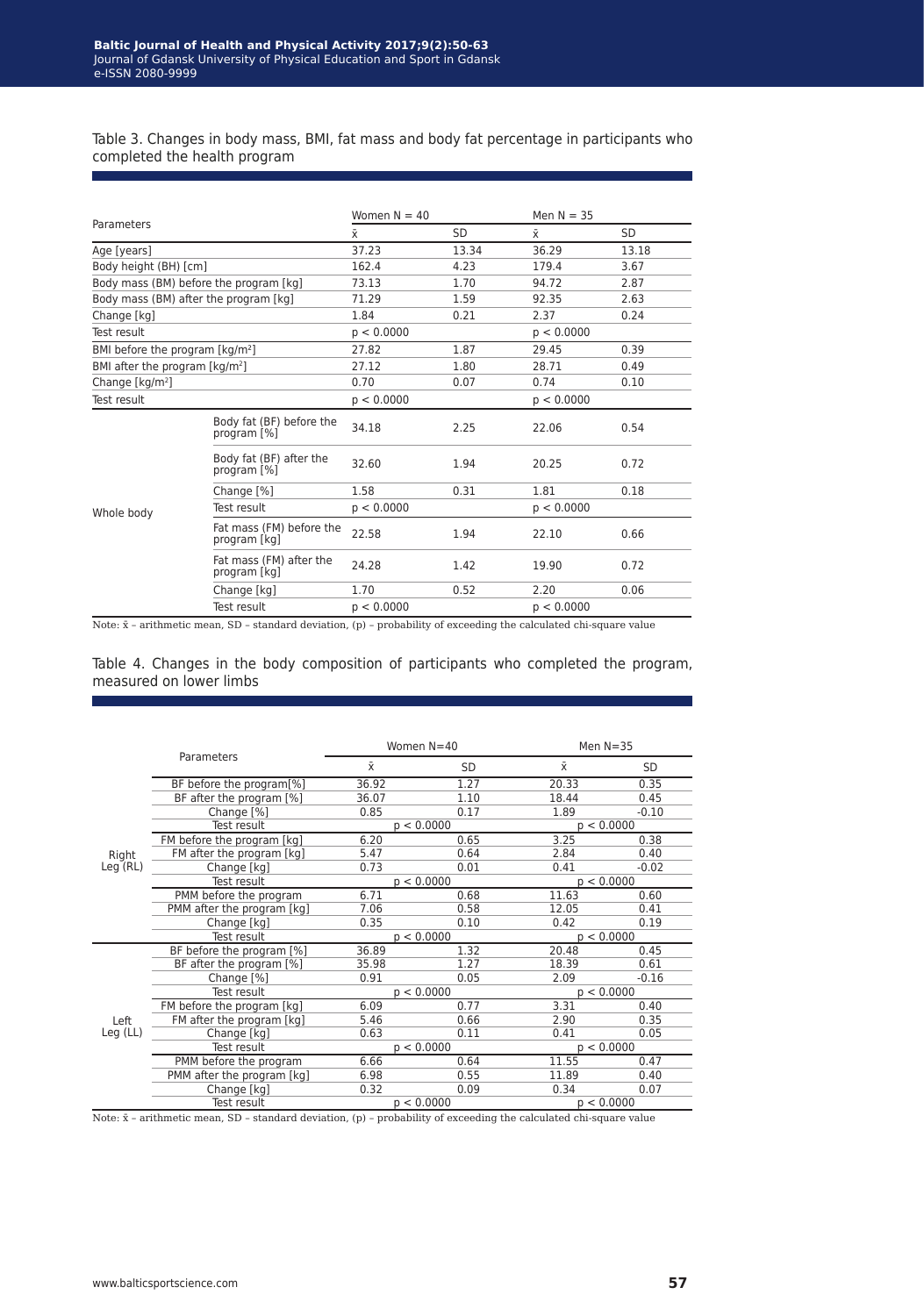Table 5. Changes in the body composition of participants who completed the program, measured on upper limbs and the torso

| Parameters |                             | Women N=40 |            | Men $N = 35$ |         |  |
|------------|-----------------------------|------------|------------|--------------|---------|--|
|            |                             | $\bar{x}$  | <b>SD</b>  | $\bar{x}$    | SD      |  |
|            | BF before the program [%]   | 31.96      | 1.13       | 20.13        | 0.34    |  |
|            | BF after the program [%]    | 30.73      | 0.69       | 18.98        | 0.58    |  |
|            | Change [%]                  | 1.23       | 0.44       | 1.15         | $-0.24$ |  |
|            | Test result                 | p < 0.0000 |            | p < 0.0000   |         |  |
|            | FM before the program [kg]  | 1.59       | 0.47       | 1.23         | 0.30    |  |
| Right      | FM after the program [kg]   | 1.29       | 0.34       | 1.12         | 0.30    |  |
| Arm (RA)   | Change [kg]                 | 0.30       | 0.13       | 0.11         | 0.00    |  |
|            | Test result                 | p < 0.0000 |            | p < 0.0000   |         |  |
|            | PMM before the program [kg] | 1.68       | 0.53       | 3.99         | 0.42    |  |
|            | PMM after the program [kg]  | 1.99       | 0.42       | 4.21         | 0.37    |  |
|            | Change [kg]                 | 0.31       | 0.11       | 0.22         | 0.05    |  |
|            | Test result                 |            | p < 0.0000 | p < 0.0000   |         |  |
|            | BF before the program [%]   | 31.95      | 1.08       | 20.44        | 0.61    |  |
|            | BF after the program [%]    | 30.85      | 0.69       | 19.24        | 0.77    |  |
|            | Change [%]                  | 1.10       | 0.39       | 1.20         | $-0.16$ |  |
|            | Test result                 | p < 0.0000 |            | p < 0.0000   |         |  |
|            | FM before the program kg]   | 1.58       | 0.45       | 1.27         | 0.33    |  |
| Left       | FM after the program [kg]   | 1.32       | 0.34       | 1.13         | 0.29    |  |
| Arm (LA)   | Change [kg]                 | 0.26       | 0.11       | 1.14         | $-0.04$ |  |
|            | Test result                 | p < 0.0000 |            | p < 0.0000   |         |  |
|            | PMM before the program [kg] | 1.69       | 0.53       | 4.00         | 0.44    |  |
|            | PMM after the program [kg]  | 1.98       | 0.39       | 4.18         | 0.40    |  |
|            | Change [kg]                 | 0.29       | 0.14       | 0.18         | $-0.04$ |  |
|            | Test result                 | p < 0.0000 |            | p < 0.0000   |         |  |
|            | BF before the program [%]   | 31.44      | 2.50       | 23.42        | 0.49    |  |
|            | BF after the program [%]    | 30.10      | 1.81       | 21.97        | 0.45    |  |
|            | Change [%]                  | 1.34       | 0.69       | 1.45         | 0.04    |  |
|            | Test result                 | p < 0.0000 |            | p < 0.0000   |         |  |
| Torso (T)  | FM before the program [kg]  | 11.91      | 0.44       | 12.96        | 0.43    |  |
|            | FM after the program [kg]   | 11.20      | 0.37       | 11.99        | 0.42    |  |
|            | Change [kg]                 | 0.71       | 0.07       | 0.97         | 0.01    |  |
|            | Test result                 | p < 0.0000 |            | p < 0.0000   |         |  |
|            | PMM before the program [kg] | 24.11      | 1.70       | 38.18        | 3.43    |  |
|            | PMM after the program [kg]  | 24.78      | 1.46       | 38.55        | 3.34    |  |
|            | Change [kg]                 | 0.67       | 0.24       | 0.37         | 0.09    |  |
|            | Test result                 | p < 0.0000 |            | p < 0.0000   |         |  |

Note:  $\bar{x}$  – arithmetic mean, SD – standard deviation, (p) – probability of exceeding the calculated chi-square value

# **discussion**

The benefits resulting from participation in health programs vary across individuals and are determined by lifestyle, habits, physical activity level, gender, health status, overall fitness and character traits such as motivation, willpower and temperament. Environmental factors and the nature of the undertaken physical activities also play important roles [30]. This wide array of personal and environmental factors can increase or decrease an individual's chances of success, it determines the motivation for becoming physically active as well as the reasons for giving up the pursuit of personal goals and the moment at which it happens [31]. Even the best designed program will not bring about the anticipated changes if the participants are not sufficiently motivated to adopt a healthy and active lifestyle. Research into reasons for adopting a regular exercise routine indicates that motivation is the key factor for continued participation in physical activity programs [32].

In this study, the results of the EMI-2 subscales indicate that "Appearance", "Weight management" and "Health pressure" were the main reasons why both men and women enrolled in the health program. The above indicates that both sexes have similar goals for pursuing a fitness regime. A study of 70 female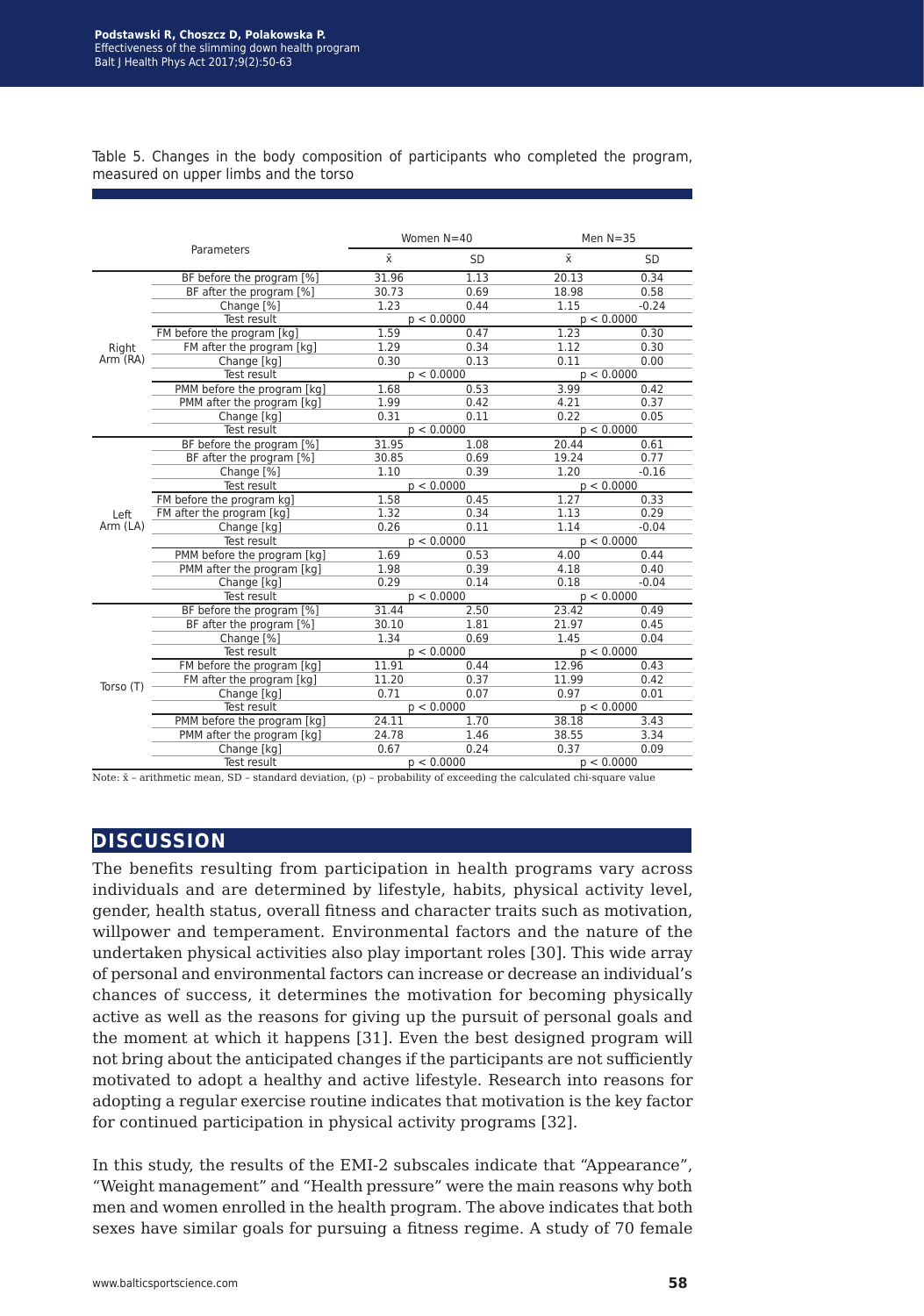clients (aged 18–55 years) attending fitness clubs in Gdańsk, Poland, produced similar findings, indicating that most women undertake some form of physical activity to change their body shape and lose weight, whereas an improvement in fitness levels ranked far on the list of reasons. Improved appearance and weight loss were the key motivations in the largest subgroup of respondents comprising women aged 18-35 years. Women in the 40–45 age bracket were more likely to exercise for health and improved well-being [33]. Similar results were reported by Lipowski [34] in a study of 1,300 Polish females aged 20–40 years who trained in fitness clubs mainly to improve their figure (23.2%), but were least likely to become physically active for reasons of health (2.4%) or improved well-being (3.1%). Those findings suggest that younger participants tend to focus more on esthetic factors linked to physical appearance, whereas older respondents pay greater attention to health benefits.

A study conducted in 14 fitness clubs in Łódź, Poland, revealed that significantly more clients are female (60%) than male (40%). Those findings were not confirmed by our study where women and men enrolled in the program in similar proportions. Opoka [35] demonstrated that most fitness club members were younger people aged 20-30 (36%) and 31–40 years (28%). Similar results were noted in this study, where respondents from the 20–40 age group accounted for 71.3% for all participants, respondents aged 41–60 years made up 24.99% of the studied population, whereas participants older than 60 years constituted only 3.66% of all the surveyed subjects. In a study by Opoka [36], fitness club members trained for 30–60 minutes (42%) or less than 30% (28%), the majority of respondents (53%) exercised once or twice a week, whereas 12% exercised less than once a week. Those results suggest that fitness club clients took significantly less exercise than the individuals who participated in the "Slimming Down Olsztyn Residents" program (> 600 MET), and that their physical activity levels were below those recommended by the American College of Sports Medicine and the American Heart Association. In accordance with the above guidelines, adults aged 18 to 65 years should get 30 minutes of moderate-intensity exercise five times a week or 20 minutes of vigorousintensity exercise three times a week [37]. The surveyed fitness club members and the participants of the "Slimming Down Olsztyn Residents" were not used to exercising regularly over long periods of time, which is probably why many of them lost the motivation to pursue their goals at a certain point.

In general, 30% to 50% people enrolled in various health programs quit in the first months, regardless of age [38]. According to Robinson and Rogers [39], approximately 50% of individuals who take up an aerobic exercise program give up in the first 6 months. Participants who make it past the 6-month mark are highly likely to continue training [40, 41]. These observations were confirmed by our study where the highest number of both female and male participants resigned 2 or 3 months into the program for reasons such as "Unable to cope" or "Don't feel like it", whereas the overall number of persons who quit in successive months of the program was far smaller.

Women and men who completed the 7-month program significantly improved their body composition. The average BM [kg], BMI [kg/m2], BF [%] and BF [kg] values, measured over the entire body and in different body parts (legs, arms and torso), decreased in both female and male participants. An increase in PMM [kg] values was also noted in different body parts. Most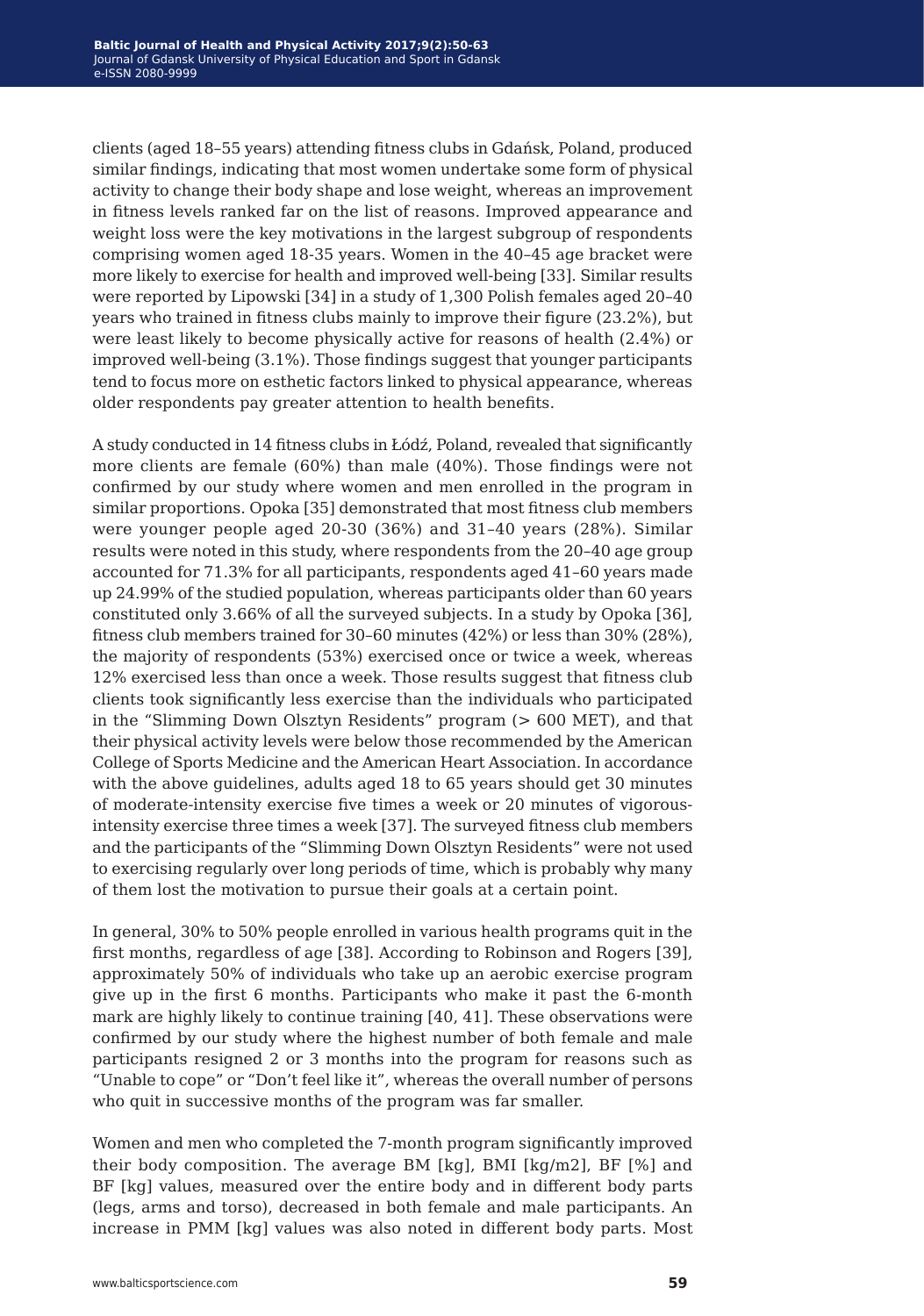importantly, the participants who completed the program decreased their body mass as well as their fat mass, unlike in a study by Simkin-Silverman et al. [42], where the above parameters increased following a short-term physical activity program. Similar results were reported by Straight et al. [43] in an 8-week program involving resistance training and a diet plan for five overweight and obese individuals aged 55–80 years ( $BMI=33.4 \pm 4.0 \text{ kg/m}^2$ ). In a 24-month health program aiming to increase physical activity levels and improve the cardiovascular health of 116 men and 119 women with a sedentary lifestyle (daily energy expenditure of less than 36 and 34 kcal/kg body mass, respectively), the participants decreased their body fat percentage by 2.39% and 1.85%, respectively, but none of them achieved a statistically significant reduction in body mass (-0.05 kg and -0.69 kg, respectively) [44].

Most studies have demonstrated that body mass and fat mass are most effectively reduced when dietary changes are combined with higher levels of physical activity [45, 46, 47]. Forty obese women who participated in a 16-week aerobic exercise program combined with a diet plan were able to reduce their body mass by 8.3 kg and their fat-free mass by 0.5 kg [48]. In another study, 72 mildly obese males participated in several programs which involved either exercise or lack of exercise combined with various dietary regimes. Similar weight loss was reported in both groups, but the exercise group lost significantly more fat mass and did not lose any fat-free body mass. A significant loss of fat-free mass was noted in the group that did not exercise [49]. In programs that involve a diet plan, exercise is a factor that stimulates weight loss, but prevents the loss of fat-free body mass. This observation was confirmed by Kayman et al. [50], in whose study 90% of female participants who exercised for 30 minutes three times a week continued to lose weight, whereas only 34% of women continued to lose weight after they had given up the above exercise regime. Similar conclusions were formulated by Pavlou et al. [51], who compared the loss of body mass in sedentary subjects and respondents who participated in an 18-month exercise program. The effect of physical exercise on abdominal adipose tissue in adults with and without type 2 diabetes mellitus (T2DM) was studied by Dobrosielski et al. [52]. In the cited study, 97 hypertensive patients who participated in a 26-week supervised aerobic and resistance training program significantly reduced their weight by 2%, but no changes were reported in their subcutaneous adipose tissue after training. The exercise-induced reduction in visceral adipose tissue was lower in T2DM participants (‑3%) than in non-T2DM subjects (‑18%). A systematic review and a meta-analysis of the effects of exercise on visceral adipose tissue in overweight adults revealed that an aerobic exercise program can reduce visceral fat stores by more than 30 cm<sup>2</sup> in women and more than 40 cm<sup>2</sup> in men (CT scans) after 12 weeks without a reduction in their caloric intake [53].

It should also be noted that adipose tissue distribution and the initiation of changes in adipose tissue are determined biologically and are genetically programmed regardless of the type of undertaken exercise [54, p. 282] A decrease in the waist-to-thigh ratio was observed in women, indicating that the thigh region is more resistant to fat mobilization [55]. In men, adequate training led to relatively rapid loss of visceral fat and subcutaneous fat in the abdominal region [56]. In a study by Katch et al. [57], participation in a 27 day exercise program, during which every subject performed a total of 5004 sit-ups, induced similar changes in various parts of the body: the diameter of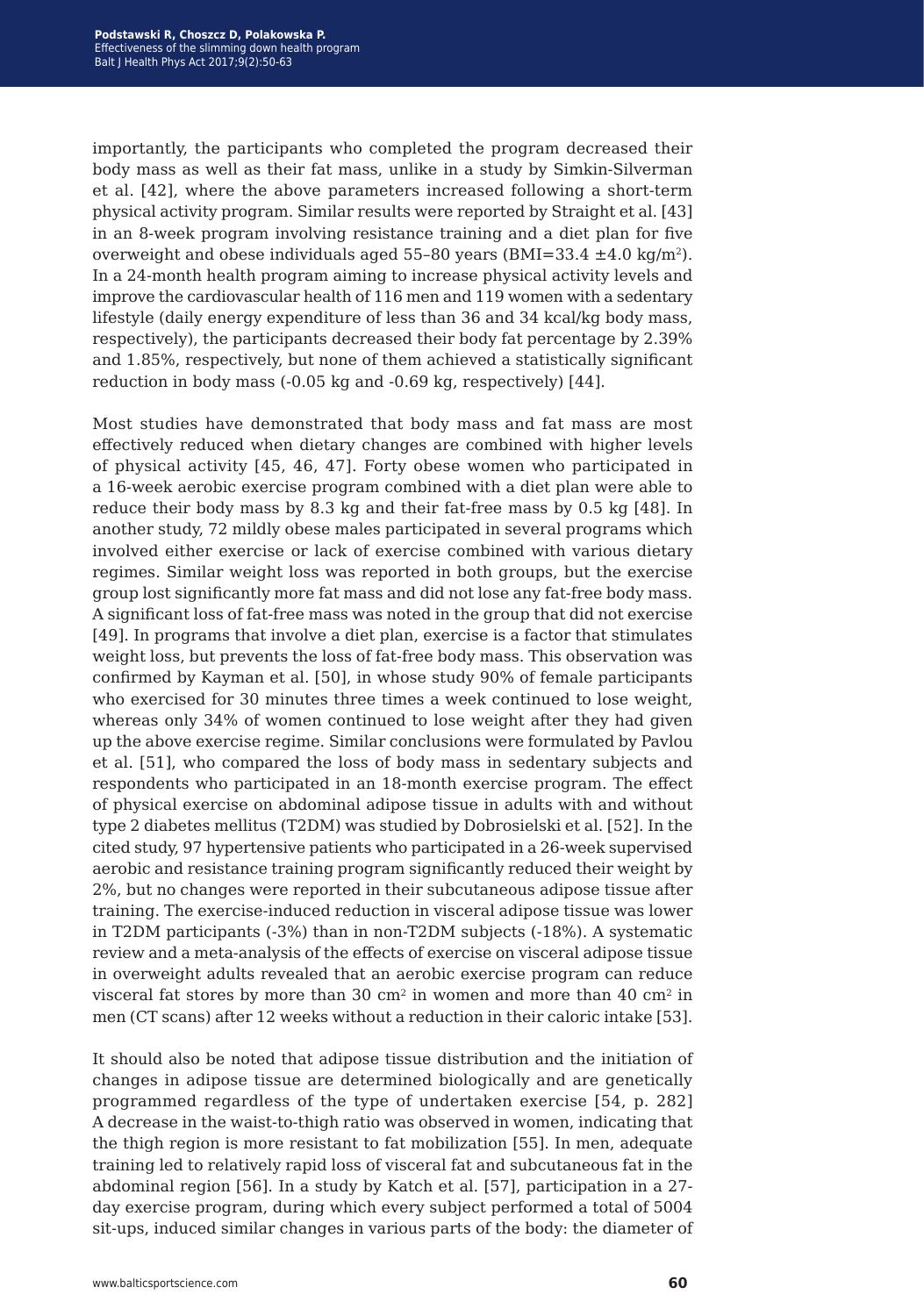fat cells decreased by 6.4% in the abdominal region, by 5.0% on the buttocks and by 3.7% under the shoulder blade, but the noted differences were not statistically significant. The above results indicate that exercise does not selectively target adipose tissue in different body parts.

# **limitations**

Changes in body composition parameters induced by different types of exercise were not analyzed in this study due to the small size of the sample. Moreover, most of the surveyed subjects were involved in various types of physical activity, and very few participants had specific preferences. The respondents were also reluctant to go on a diet; therefore, the diet-related part of the program was limited to lectures and talks.

## **conclusions**

The results of this study revealed that most overweight and obese persons undertake physical activity to improve their appearance, lose weight and improve their health. The highest number of participants withdrew from the program after 2 or 3 months, mostly because they were unable to cope with the fitness regime, they were not interested, lacked the time (women) or lost motivation (men). A 7-month health program involving physical activities with  $MET > 600$  can contribute to a significant reduction in fat mass and body fat percentage, and it can promote a significant increase in muscle mass in different parts of the body.

### **references**

- [1] Bhaskaran K, Douglas I, Forbes H, dos-Santos-Silva I, Leon DA, Smeeth L. Body mass index and risk of 22 specific cancers: a population-based cohort study of 5.24 million UK adults. Lancet. 2014;30,384(9945):755-765. doi: 10.1016/S0140-6736(14)60892-8.
- [2] Luppino FS, Wit LM, Bouvy PF, et al. Overweight, obesity and depression: a systematic review and meta-analysis of longitudinal studies. Arch Gen Psychiat. 2010;67(3):220-229.
- [3] Green JS, Stanforth PR, Rankinen T, et al. The effects of exercise training on abdominal visceral fat, body composition, and indicators of the metabolic syndrome in postmenopausal women with and without estrogen replacement therapy: the HERITAGE family study. Metab Clin Exp. 2004;53:1192- 1196.
- [4] Janiszewski PM, Ross R. The utility of physical activity in the management of global cardiometabolic risk. Obesity. 2009;17(3):3-14.
- [5] Hollar D, Messiah SE, Lopez-Mitnik G, Hollar TS, Almon M, Agaston AS. Effect of two-year obesity prevention intervention on percentile changes in Body Mass Index and academic performance in low-income elementary school children. Am J Public Health. 2010;100(4):646-653.
- [6] Ogden CL, Carroll MD, Kit BK, Flegal KM. Prevalence of childhood and adult obesity in the United States, 2011-2012. JAMA. 2014;311(8):806-814. doi:10.1001/jama.2014.732.
- [7] Bauman A, Bull F, Chey T, et al. The international prevalence study on physical activity: Results from 20 countries. IJBNPA. 2009;6:21. doi: 10.1186/1479-5868-6-21.
- [8] World Health Organization. Regional Office for Europe. Nutrition, Physical Activity and Obesity. Poland. WHO Press, 2013. available at: www.euro.who.int/\_\_data/.../Poland-WHO-Country-Profile, accessed on 2017-03-11
- [9] Raportu z badań TGI przy współpracy z Instytutem Badawczym MillwardBorn. Bieżące statystyki nadwagi i otyłości w Polsce na podstawie interaktywnej mapy otyłości w Polsce. (dane za drugie półrocze 2015 roku) [A report of the Target Group Index and the MillwardBrown Research Institute. The prevalence of overweight and obesity in Poland based on an interactive map of obesity in Poland. Data for the second half of 2015]. Available at: https://potrafiszschudnac.pl/media/PotrafiszSchudnac\_ Raport.pdf, accessed on 11.03.2017.
- [10] World Health Organization. Preventing chronic diseases: a vital investment. Geneva: WHO; 2005.
- [11] Bradley DW. The epidemic of overweight and obesity: A challenge to medicine, public health and public policy. NC Med J. 2006;67(4):268-272.
- [12] Guajardo F, Warren B, Wang L. From child's play to an effective wellness program. IJKSS. 2013;1(1):16-22.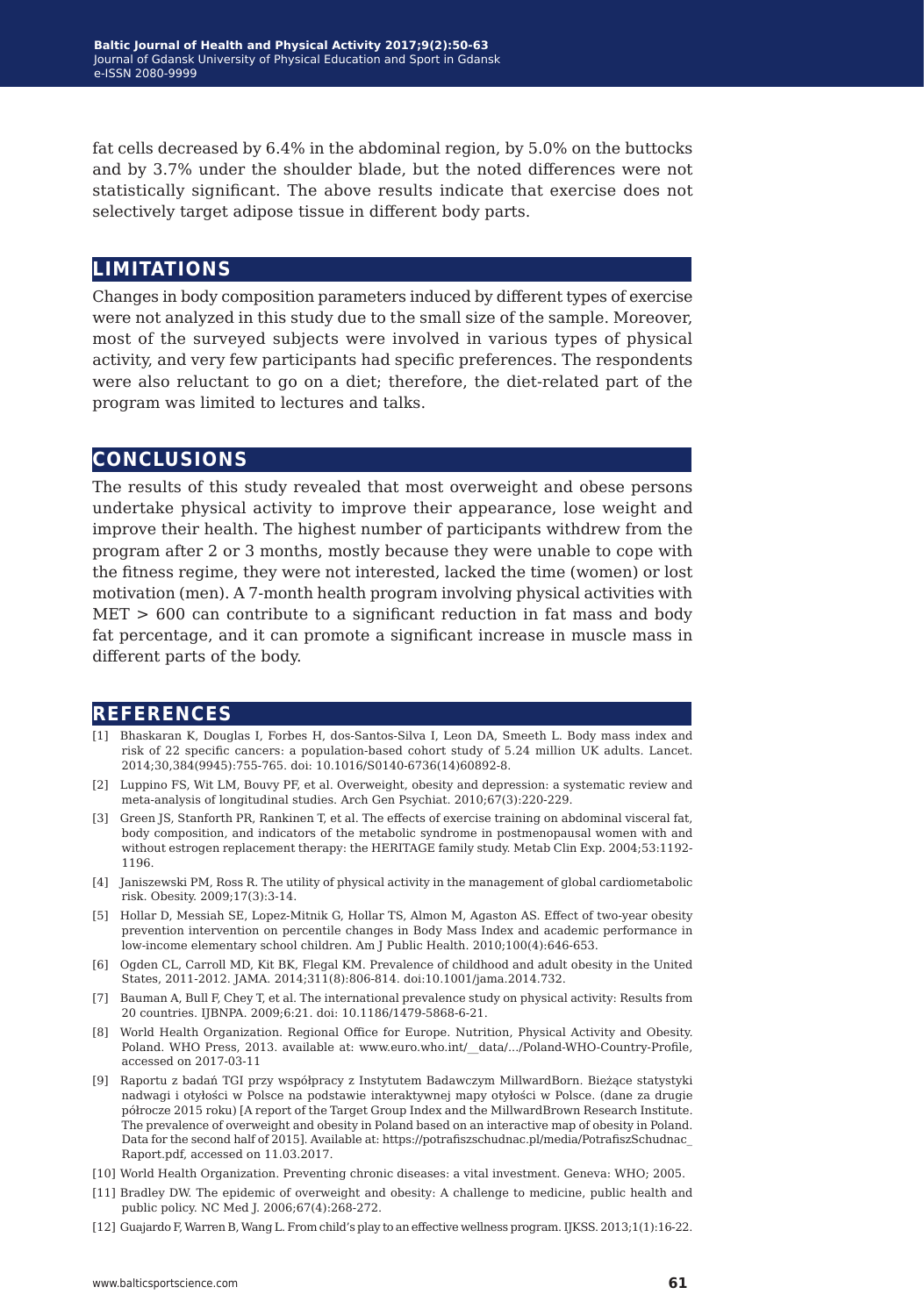- [13] Lee SM, Burgeson CR, Fulton JE, Spain CG. Physical education and physical activity: Results from the school health policies and programs study 2006. J School Health. 2007;77(8):435-463.
- [14] Veugelers PJ, Fitzgerald AL. Effectiveness of school programs in preventing childhood obesity. A multilevel comparison. Am J Pub Health. 2005;95:432-435. doi:10.2105/AJPH.2004.045898.
- [15] Nyman JA, Barleen NA, Abraham JM. The effectiveness of health promotion at the university of Minnesota: expenditures, absenteeism, and participation in specific programs. J Occup Environ Med. 2010;52(3):269-280. doi: 1097/JOM.0b013e318cf3aed.
- [16] Molanorouzi K, Khoo S, Morris, T. Validating the Physical Activity and Leisure Motivation Scale (PALMS). BMC Public Health. 2014;14:909. http://www.biomedcentral.com/1471-2458/14/909.
- [17] Raschidlamir Amin, Raschidlamir Amir, Ghanbari-Niaki A, Sabosi M. Effect of anaerobic (RAST) and aerobic (Cooper) running training programs on plasma AqRP concentration in female students. Iran J Health Phys Act. 2011;2(2):25-28.
- [18] Klika B, Jordan Ch. High-intensity circuit training using body weight: Maximum results with minimal investment. ACSM's Health Fit J. 2013;17(3):8-13.
- [19] Parker BA, Kalasky MJ, Proctor DN. Evidence for sex differences in cardiovascular aging and adaptive response to physical activity. Eur J Appl Physiol. 2010;110(2):235-246. doi: 10.1007/s00421-010- 1506-7.
- [20] Bryl W, Matuszak K, Hoffmann K, Physical activity of children and adolescent with intellectual disabilities – a public health problem. Hygeia Public Health. 2013;48(1):1-5.
- [21] Sanders ME. Hit The Pool. ACSM's Health Fit J. 2014;18(2):30-34.
- [22] Kirkwood G, Rampes H, Tuffrey V, Richardson J, Pilkington K. Yoga for anxiety: a systematic review of the research evidence. Br J Sports Med. 2005;39:884-891, doi:10.1136/bjsm.2005.018069
- [23] Bushman BA. Dogs. Can they help promote human health? ACSM's Health Fit J. 2014;18(1):5-8.
- [24] Dwyer JJM, Hansen B, Barrera M, et al. Maximizing children's physical activity: An evaluability assessment to plan a community-based, multi-strategy approach in an ethno-racially and socioeconomically diverse city. Health Prom Int. 2003;18(3):199-208.
- [25] van der Sluis ME, Lien N, Twisk JW, et al. Longitudinal associations of energy balance-related behaviours and cross-sectional associations of clusters and body mass index in Norwegian adolescents. Public Health Nutrition. 2010;13(10A):1716-1721.
- [26] Biernat E, Stupnicki R, Gajewski A. International Physical Activity Questionnaire (IPAQ) Polish Version. Phys Educ Sport. 2007;51(1):47-54.
- [27] Ingledew DK, Markland D, Strömmer SS. Elucidating the roles of motives and gains in exercise participation. Sport, Exercise & Performance Psychology. 2013; 3: 116-131.
- [28] Jendrysek M, Nowosielska-Swadźba D, Zwolińska D, Podstawski R. Body composition of young people aged 17-18 years, practicing and not practicing swimming with the use of the bioelectrical impedance method. Pedagogics Psychology Medical-Biological Problems of Physical Training and Sport. 2015;11:67-71.
- [29] Luszniewicz A. Słaby T. Statystyka z pakietem komputerowym STATISTICA PL. Teoria i zastosowania, wydanie 3 [Statistics of computer package STATISTICA PL. Theory and applications, third edition. In Polish]. Gliwice: C.H. Beck Press; 2008. Polish.
- [30] Podstawski R, Honkanen A, Choszcz D, Boraczyński M. Maximizing university students' motor fitness by implementing a physical education program incorporating martial arts – implicational study. JCSMA. 2013;4(2):197-205.
- [31] Podstawski R. Borysławski K, Urbańska-Gizińska R. Physical and motor development of the students enrolled at the University of Warmia & Mazury in Olsztyn, Poland, in relation to their financial and urbanization status. Physical Education of Students. 2014;6:81-89.
- [32] Kilpatric M, Herbert E, Bartholomew J. College students' motivation for physical activity: differentiating men's and women's motives for sport participation and exercise. J Am Coll Health. 2005;54(2):87-94.
- [33] Fostiak D. Fitness w formie rekreacyjnej jako aktywność ruchowa w opinii kobiet [Fitness as physical recreation activity – women's opinions]. In: Kiełbasiewicz-Drozdowska J, Marcinkowski M, Osiński W, eds. Aktywność rekreacyjna sportowa i turystyczna w różnych środowiskach społeczno zawodowych. Diagnoza i propozycje rozwiązań [Sports and tourism as recreational activities in different social and professional environments. Diagnosis and solution proposals], Poznań: PTNARiT; 2000, 281-287.
- [34] Lipowski M. Fitness a holistyczny model zdrowia. O motywach uczestniczenia kobiet w rekreacji ruchowej [Fitness and the holistic model of health – why do women participate in physical recreation]. In: T. Lisicki T, Wilk B, A. Walentukiewicz A, eds. Prozdrowotny styl życia. Uwarunkowania społeczne [Health-promoting lifestyle. Social determinants]. Gdańsk: AWFiS; 2005, 73-80
- [35] Opoka DM. Fitness clubs consumer characteristics in Łódź. Physical Activity of People at Different Age. 2008;12:149-163.
- [36] Opoka DM. Profile of fitness service client in Rzeszów. Physical Activity of People at Different Age. 2008;12:143-148.
- [37] Haskell WL, Lee IM, Pate RP, et al. Physical activity and public health: Updated recommendation for adults from the American College of Sports Medicine and the American Heart Association. Med Sci Sport Exerc. 2007;39(8):1423-1434.
- [38] King AC. Interventions to promote physical activity by older adults. J Gerontol A Biol Sci Med Sci. 2001;56(suppl 2):36-46. doi:10.1093/gerona/56.suppl\_2.36.
- [39] Robinson J, Rogers M. Adherence to exercise programs: recommendations. Sports Medicine. 1994;17:39-52.